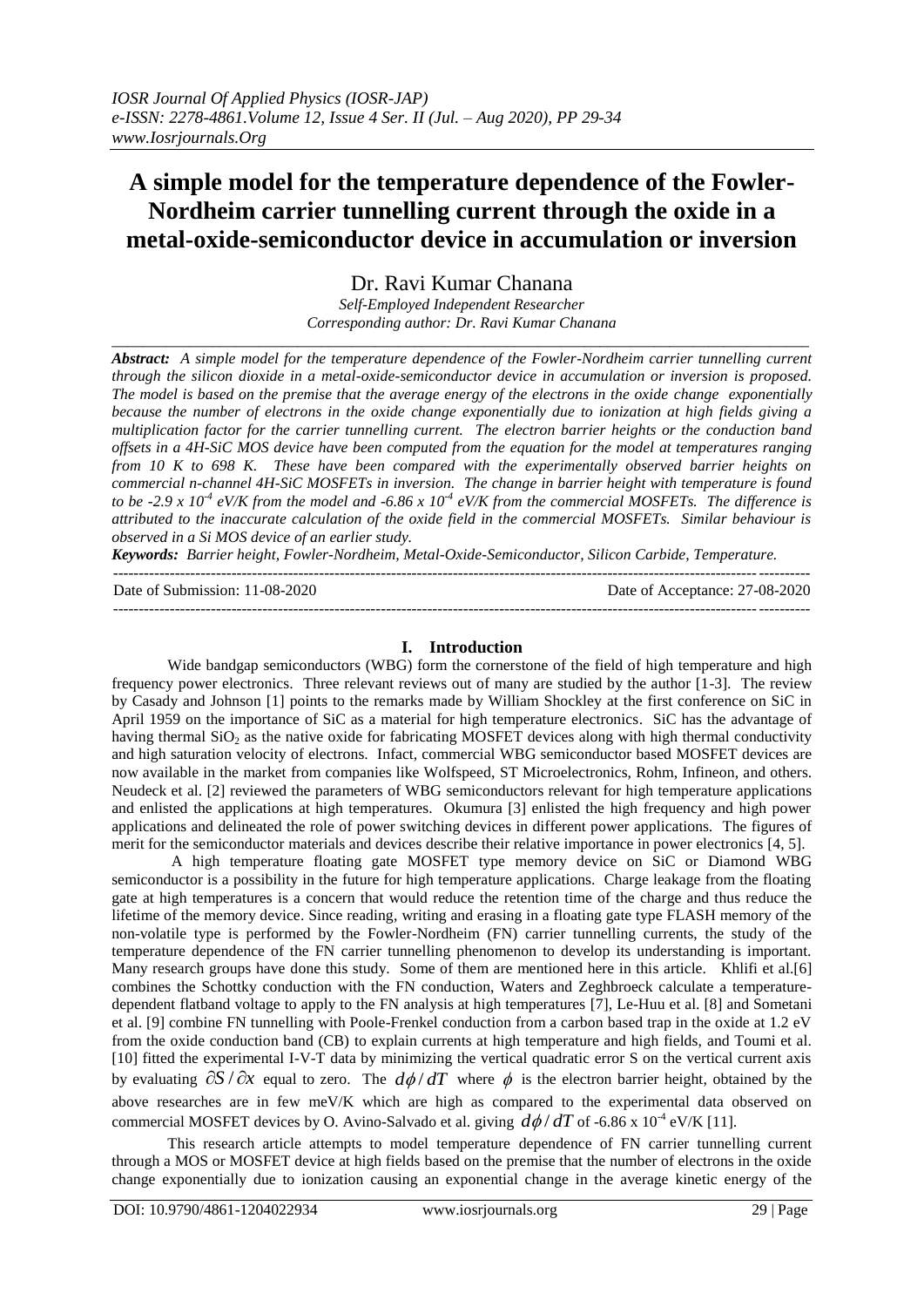electrons in the oxide also, thereby changing the current. An increase in temperature causes an increase in current and a decrease in temperature causes a decrease in current. The increase in current causes the barrier height to decrease and decrease in current causes the barrier height to increase. The anchor point in the model is the measured current at room temperature of 298 K. The electron barrier height of 2.79 eV at 298 K on the 4H-SiC MOS device has already been confirmed by many research groups [12-15].

#### **II. Theory**

Fowler-Nordheim carrier tunnelling current equation through a MOS device in accumulation or inversion is given by [16, 17]:

$$
J = AE_{ox}^{2} \exp(-B/E_{ox})
$$
 (1).

Here, A and B are constants given as follows:

$$
A = \frac{e^3 m}{16\pi^2 \hbar m_{ox} \phi_0}
$$
  
\n
$$
A = 1.54x10^{-6} \frac{m}{m_{ox}} \frac{1}{\phi_0} \cdots A/V^2
$$
  
\n
$$
B = \frac{4}{3} \frac{(2m_{ox})^{1/2}}{e\hbar} \phi_0^{3/2}
$$
  
\n
$$
B = 6.83x10^7 \left(\frac{m_{ox}}{m}\right)^{1/2} \phi_0^{3/2} \cdots V/cm
$$
  
\n(3).

In the above constants A and B, e is the electronic charge in Coulombs, m is the free electron mass in Kg,  $m_{ox}$  is electron mass in the oxide in Kg,  $\hbar$  is the reduced Planck's constant,  $\phi_0$  is the electron barrier height in eV, and B is called the FN tunnelling slope constant at a particular temperature in Kelvin.  $E_{ox}$  is the oxide field in V/cm. Equation (1) models the current-voltage characteristics across the oxide at high electric fields  $E_{ox}$ . For modeling the temperature dependence of this equation a multiplication factor M is devised given by:

$$
M = \exp\left(\frac{(3/2)k(T - T_0)}{kT_0}\right) \tag{4}
$$

Here, k is the Boltzmann constant, T is the temperature in Kelvin  $(K)$ , and  $T_0$  is 298K. The equation (1) thus becomes:

$$
J = (A)(M)E_{ox}^{2} \exp(-B'/E_{ox})
$$
\n<sup>(5)</sup>

$$
T = T_0 + (T - T_0)
$$
  

$$
\left(\frac{(3/2)kT}{kT_0}\right) = \left(\frac{(3/2)kT_0}{kT_0}\right) + \left(\frac{(3/2)k(T - T_0)}{kT_0}\right)
$$
 (6)

Taking M inside the exponential, the term in the exponential becomes:

$$
\left(\frac{-B}{E}\right) + \left(\frac{(3/2)kT_0}{kT_0}\right) + \left(\frac{(3/2)k(T - T_0)}{kT_0}\right) \tag{7}
$$

The first two terms are clubbed together as -206/6 due to the measurements at room temperature of 298 K given that B is the slope constant for the FN tunnelling current at about 0 K. Therefore, the final equation for the FN tunnelling current density with temperature is given as:

$$
J = AE_{ox}^{2} \exp\left(\frac{-B'}{E_{ox}} + \frac{(3/2)k(T - T_0)}{kT_0}\right)
$$
 (8).

For the purpose of calculations, equation (8) can be written as: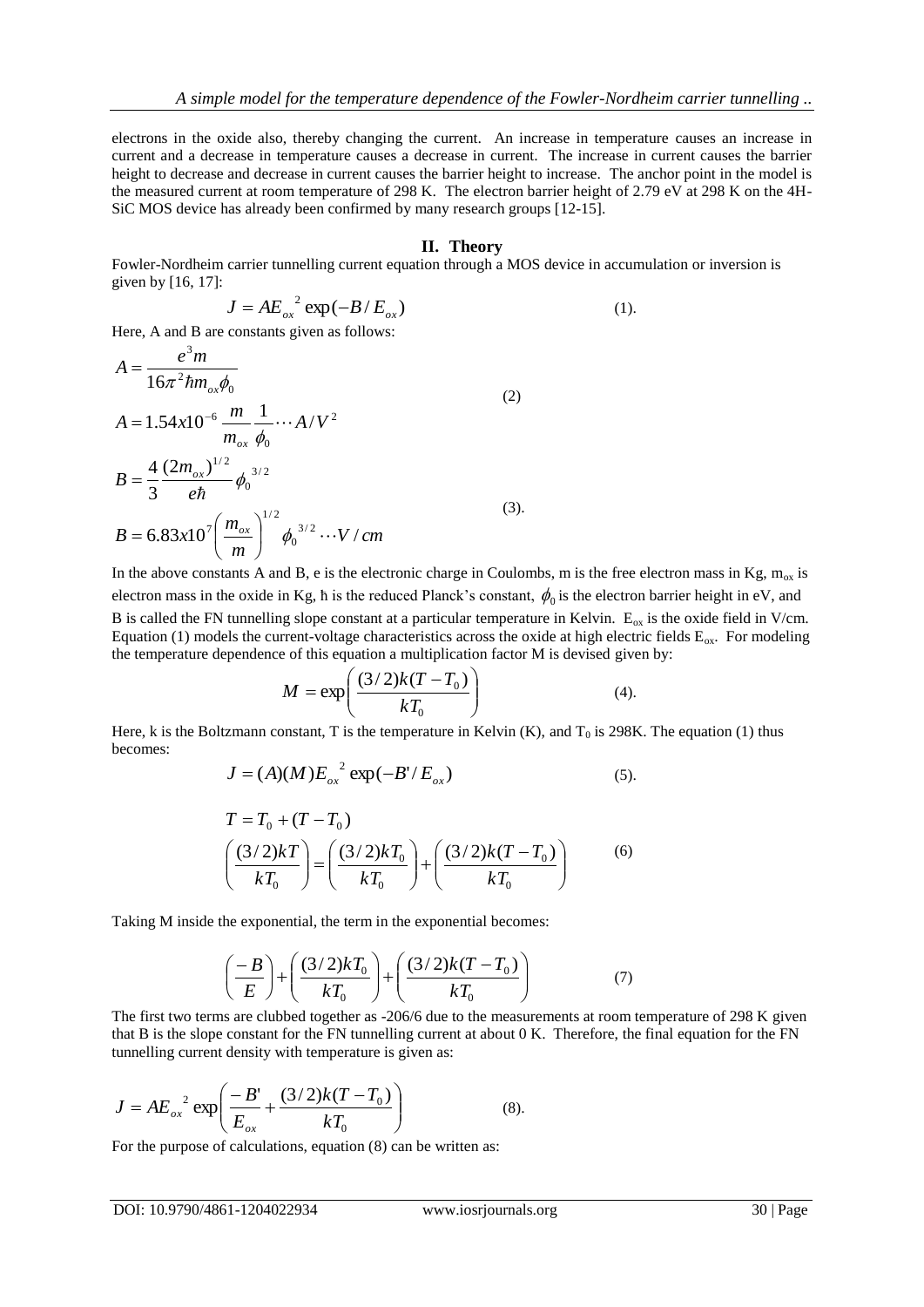$$
J = AE_{ox}^{2} \exp\left(\frac{-206}{6} + \frac{1.5(T - 298)}{298}\right)
$$
 (9).

Here, data of n-4H-SiC MOS sample fabricated on (0001) oriented surface of Si-face form the author's collaborative study is taken [17] with  $E_{ox} = 6MV/cm$  in the FN region, having a room temperature FN electron tunnelling slope constant B' of equation (8) as -206 MV/cm and A is already presented in the beginning. The model values in the Table I below are created based on the equation (9). The multiplication factor M comes from the physics of ionization based on which there is an exponential increase in the number of electrons due to the minimum energy required for ionization [18]. The average kinetic energy of a conducting electron in a semiconductor, given that  $SiO<sub>2</sub>$  can be treated as a semiconductor, having three degrees of freedom is given by (3/2) kT at thermal equilibrium from the theorem for equipartition of energy [19]. This energy is more applicable at high temperatures than at very low temperatures. Since the number of electrons during ionization change exponentially, therefore the average kinetic energy of the electrons will also change exponentially giving a multiplication factor M in the FN tunnelling equation (5). Single ionization of two  $SiO<sub>4</sub>$  tetrahedron linked with O atom in SiO<sub>2</sub> is considered. The average kinetic energy of electrons is normalised by dividing by  $kT_0$ . Theoretical and experimental studies on impact ionization in thermal  $SiO<sub>2</sub>$  have been initiated [20, 21]. DiMaria et al. [21] have shown that there is an exponential increase in the number of electrons due to impact ionization. This type of exponential dependence is also present in the research paper by Indian scientist Megh Nad Saha in 1920, where he has discussed the ionization in the solar chromosphere . His equation takes care of the heat of dissociation U, instead of the minimum ionization energy required in a semiconductor [18, 22]. The exponential dependence of temperature on the chemical reaction rates is also given by Arrhenius relation of the same kind given as  $exp(-E_a/kT)$ . In semiconductors, the intrinsic carrier concentration is related exponentially to negative of the bandgap divided by 2kT as another example of exponential temperature dependence [23]. One last example included here is the high temperature operating life (HTOL) testing performed on MESFET and PHEMT devices where 20% degradation in the drain current due to high temperature stress gives the mean time to failure (MTTF) for the device. Here, time to failure is proportional to  $\exp(E_a/kT)$  where  $E_a$  is the activation energy for drain current degradation and T is the temperature in Kelvin [24, 25].

## **III. Results and Discussion**

Two sets of results are obtained from equation (9) for the model. The first set of results is presented in Table I and II and the second set is presented in Table III. At a given temperature T, the term enclosed in the exponential of equation (9) is computed, the result of which is multiplied by 6 to give the new slope constant B at that temperature and then using equation (3) for B,  $\phi_0$  is computed. Thus, the model values of  $\phi_0$  from 10 K to 698 K are tabulated in Table I and II. The experimental values of barrier heights from commercial MOSFETs [11] are also tabulated for comparison. The experimental values of the electron barrier heights obtained by various research groups are also presented for comparison. The immediate observation is that the electron barrier heights or conduction band offsets (CBO) decrease with increasing temperatures beyond room temperature of 298 K and increase with decreasing temperature up to 10 K. Essentially, the FN electron tunnelling current increases due to exponential increase in the number of conducting electrons at a high temperature and at a sample high oxide field of 6 MV/cm in the FN region which translates into a lower computed barrier height or CBO. The current decreases at a lower temperature resulting in an increased computed CBO.

|                                      | $\overline{\phantom{a}}$ |      |      |      |      |      |      |      |      |      |      |      |      |      |      |      |
|--------------------------------------|--------------------------|------|------|------|------|------|------|------|------|------|------|------|------|------|------|------|
| Temperature $(K)$                    |                          | 173  | 198  | 223  | 248  | 273  | 298  | 323  | 348  | 373  | 398  | 423  | 448  | 473  | 498  | 523  |
|                                      | Average<br>[11]          | 2.99 | 2.98 | 2.96 | 2.95 | 2.94 | 2.92 | 2.91 | 2.89 | 2.87 | 2.86 | 2.83 | 2.82 | 2.80 | 2.78 | 2.75 |
| $\mathcal{C}$<br>B<br>$\Omega$<br>eV | Model<br>Values          | 2.82 | 2.81 | 2.81 | 2.80 | 2.79 | 2.79 | 2.78 | 2.77 | 2.77 | 2.76 | 2.75 | 2.75 | 2.74 | 2.73 | 2.73 |
|                                      | Difference               | 0.17 | 0.17 | 0.15 | 0.15 | 0.15 | 0.13 | 0.13 | 0.12 | 0.10 | 0.10 | 0.08 | 0.07 | 0.06 | 0.05 | 0.02 |
|                                      | Lichten <sup>[26]</sup>  |      |      |      |      |      |      |      |      |      |      | 2.83 |      |      |      |      |
|                                      | Le-Huu $[8]$             |      |      |      |      |      | 2.68 |      |      | 2.65 |      | 2.59 |      | 2.51 |      | 2.42 |
|                                      | Yu <sup>[27]</sup>       |      |      |      |      |      | 2.57 |      |      |      |      |      |      | 2.36 |      |      |
|                                      | Agarwal <sup>[28]</sup>  |      |      |      |      |      | 2.43 |      |      |      |      | 2.11 |      |      |      |      |

**Table I.** Computed and observed electron barrier heights (CBOs) in the temperature range from 173K to 523 K.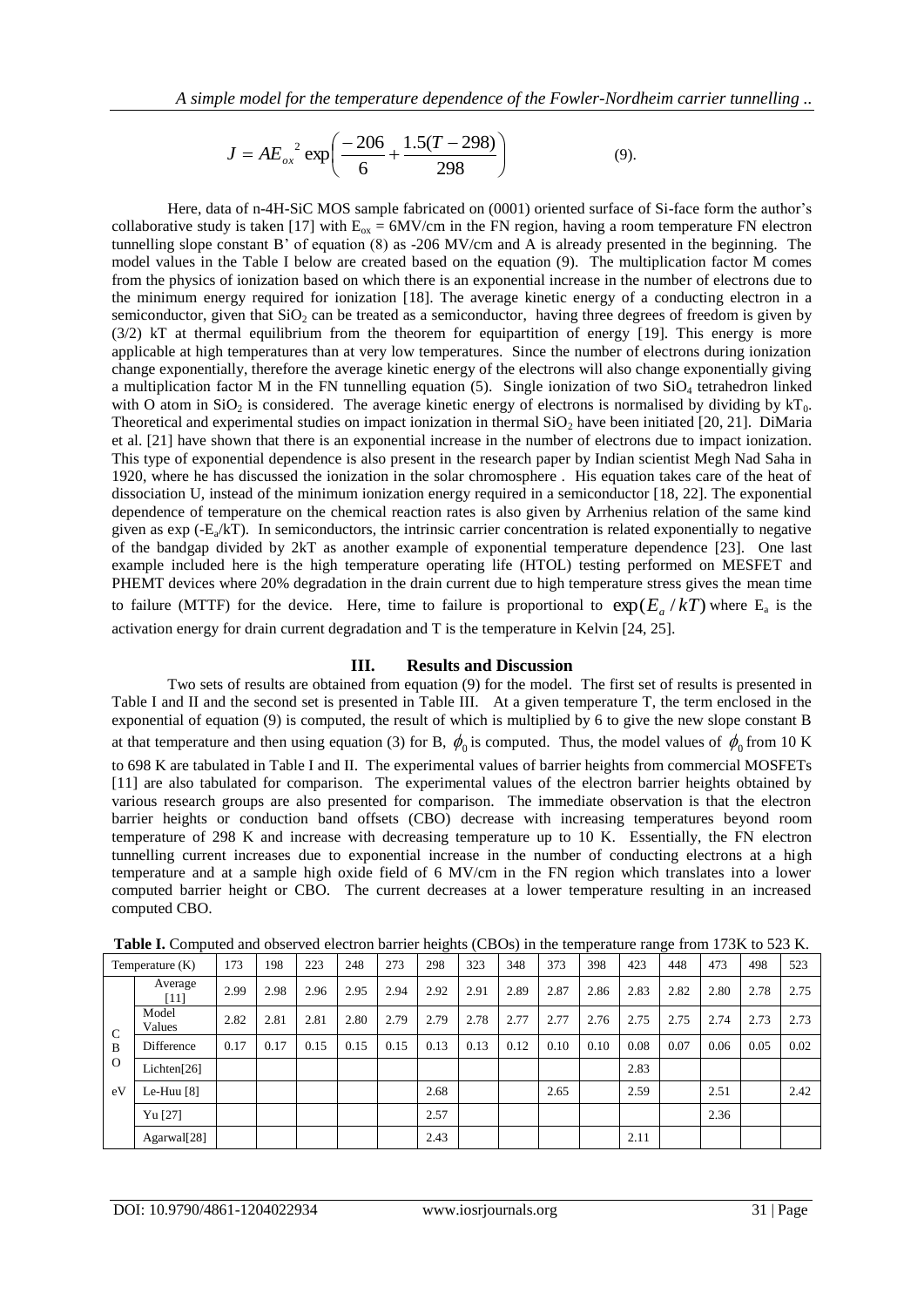|  | Table II. Computed electron barrier heights based on the model in the temperature range of 10 K to 698 K. |  |
|--|-----------------------------------------------------------------------------------------------------------|--|
|  |                                                                                                           |  |

| <b>Y</b> T<br>$\sim$ $ -$<br>CDO<br>$\sim$ $\sim$<br>$\Omega$<br>າດ<br>$\epsilon$<br>∽<br><br>(0)<br>Model<br>√alues<br>2.833<br>2.89<br>CBU<br>$\angle$ .0.<br>ے ں ک | $\sim$ $\sim$<br>$\sim$<br>v<br>Temperature<br>ιn | $\sim$ | 100 | $ -$<br>ЭU | 1 U | 698  |
|-----------------------------------------------------------------------------------------------------------------------------------------------------------------------|---------------------------------------------------|--------|-----|------------|-----|------|
|                                                                                                                                                                       |                                                   |        |     |            |     | 2.68 |

From the Table II, it can be observed that at the temperature of 10 K, the electron barrier height is 2.87 eV. This gives a FN slope constant B =  $68.3 \times (0.42)^{0.5}$  (2.87)<sup>1.5</sup> = 215.2 MV/cm at about 0K temperature. So B' of -206 can be written as -215.2+ 9. Now, (-B'/E) of (-206/6) becomes (-215/6 + 9/6). We know that (3/2) kT<sub>0</sub>/kT<sub>0</sub> = 9/6. So equation (9) can be written as:

$$
J = AE_{ox}^{2} \exp\left(\frac{-215}{6} + \frac{9}{6} + \frac{1.5(T - 298)}{298}\right)
$$
  
\n
$$
J = AE_{ox}^{2} \exp\left(\frac{-215}{6} + \frac{1.5kT_0}{kT_0} + \frac{1.5k(T - T_0)}{kT_0}\right)
$$
 (10)

$$
J = AE_{ox}^{2} \exp\left(\frac{-215}{6} + \frac{1.5T}{298}\right)
$$
 (12).

It can be observed that the B in equation (7) is  $-215MV/cm$ . Equation (12) is same as equation (8) and (9). It now uses the slope constant of -215 MV/cm at about 0K in place of -206MV/cm at 298 K, and calculates the current at any temperature T in Kelvin. For example, the slope constant at173 K is calculated using equation (12) to be -209.775 giving a CBO of 2.82 eV as presented in the Table I above.

The change in the barrier height from 10 K to 698 K is only about 0.2 eV from the model, giving a coefficient of  $-2.9 \times 10^{-4}$  eV/K. This coefficient is small and from the technology perspective not of critical importance. From the perspective of science, the effect is real and highlights the importance of the temperature dependence of the FN carrier tunnelling current. The coefficient is -6.86 x  $10^{-4}$  eV/K obtained from the experimental data of the commercial MOSFETs in inversion [11] in the temperature range of 173K-523K, and is comparable to the one obtained from the model. To the author's understanding, an important reason for the difference in the coefficients and the CBO values of other research groups lies in the calculation of the oxide field with the MOS or MOSFET device in inversion. The formula used by O. Avino-Salvado et al. [11] is given as:

$$
E_{ox} = \frac{V_G - V_{fb} - \psi_s}{t_{ox}}
$$
\n(13)

Here,  $V_G$  is the applied gate voltage,  $V_{fb}$  is the flatband voltage and  $\psi_s$  is the inversion potential at the surface of the semiconductor/oxide interface in the MOSFET device in inversion. The formula above contains the theoretical band bending at the semiconductor surface ( $V_{fb} + \psi_s$ ). This should be replaced by the experimental band bending voltage given by  $(V_T + Q_d/C_i)$ , where  $Q_d$  is the depletion charge per unit area for the device in inversion,  $C_i$  is the insulator capacitance per unit area, and  $V_T$  is the experimental threshold voltage [29-31]. The replacement would result in a lower value of the oxide field. This lower value will cause a larger change in  $\Delta(1/E_{ox})$  resulting in a lower CBO when  $\Delta \ln(J/E_{ox}^2)$  is divided by  $\Delta(1/E_{ox})$  to obtain the slope constant B at a given temperature. As an example, the CBO at room temperature is 2.92 eV [11] as compared to the correct value of 2.79 eV. An incorrect or an approximate value of  $E_{ox}$  could be a major source of error in the values of the CBOs determined by other research groups. The thickness of the oxide also has to be quite accurate within  $\pm 1$ nm for say a 40 nm oxide. E<sub>ox</sub> = V<sub>G</sub>/t<sub>ox</sub> can be used for large oxide thickness such as 100nm, but for thinner oxides, the experimental band bending becomes significant. It can be observed from the specification sheet of the MOSFET used [11], that  $V_T$  reduces with increasing temperature. This causes the difference between the theoretical and experimental band bending to reduce with increasing temperature. This observation corroborates to the fitting of the model values of the electron barrier height to those of the experimentally observed average values of Avino et al. [11] in Table I.

Experimental studies of temperature dependence of the FN electron tunnelling current across a MOS device in accumulation or inversion is not new. Lenzlinger and Snow conducted a study in 1969 [32] when it was shown that thermal silicon dioxide based MOS device exhibited electrode-limited conduction rather than bulk-limited conduction as in silicon nitride or tantalum oxide containing more bulk traps. Furthermore, the temperature dependence was thought to be due to the barrier height variation with temperature, given in Appendix II of the reference by the equation [32]: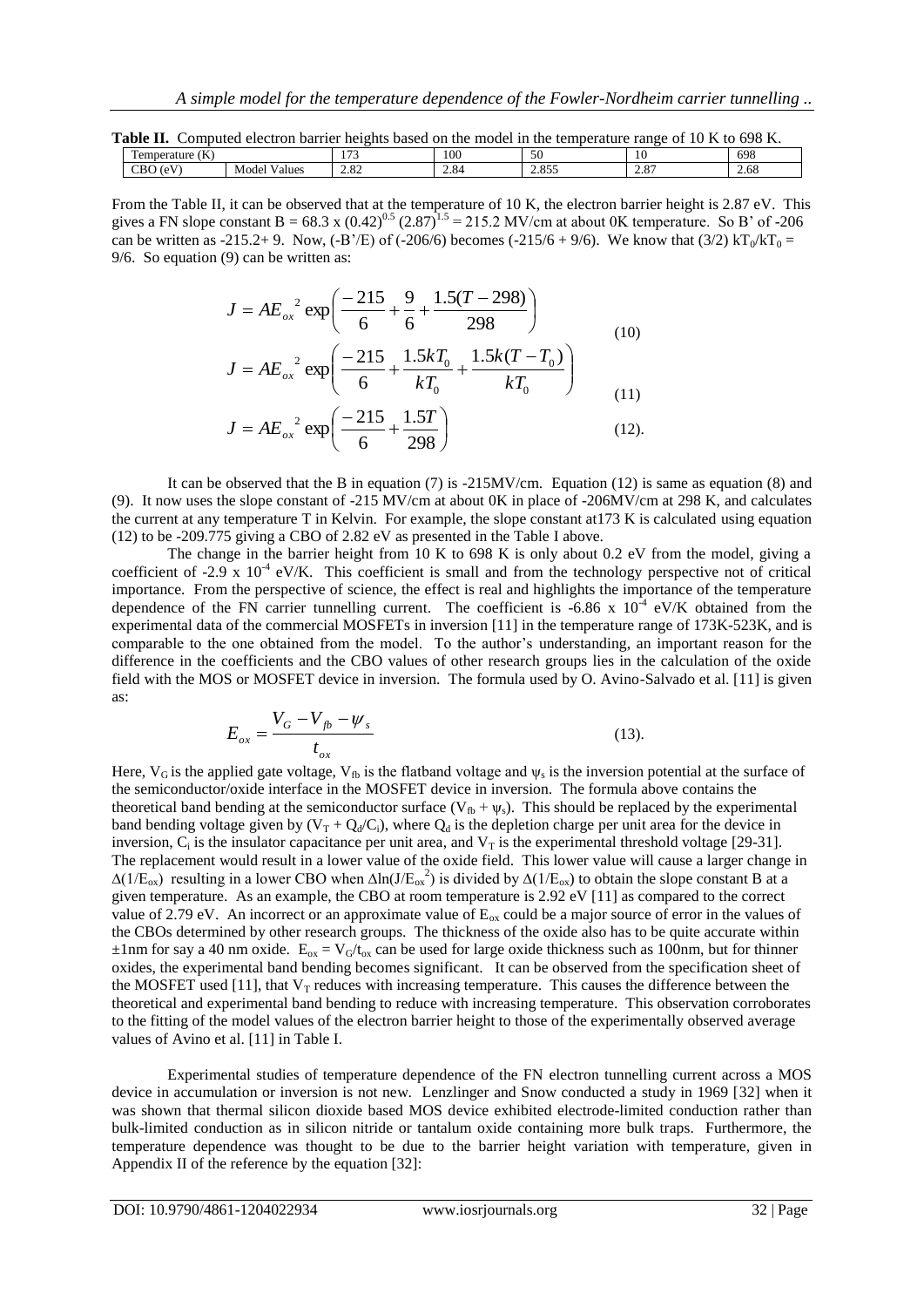$$
\phi(T) = \phi_0(1 + \alpha(T))
$$

(14).

Here,  $\alpha$  is the coefficient for variation in barrier height which for Si bandgap is 7.021 x 10<sup>-4</sup> eV/K [33, 34]. The electron tunnelling current has a multiplicative term  $\pi c kT / \sin(\pi c kT)$  that models the temperature dependence. The model does not satisfy the experimental current-voltage characteristics at different temperatures when using the electron effective masses in the oxide same as the masses for the electrode-limited conduction of say 0.42m for Si. A relative mass of 0.94m or 0.96m had to be used, where m is the free electron mass. Also, the calculated value of barrier heights given in Fig. 9 of the reference and reproduced in Table III below have not been proven experimentally. Column 4 and 5 in Table III presents the calculated values of CBOs at two different oxide fields at temperatures from 100 K to 423 K using the model in the present study and described in the theory section. The slope constant B for the electron tunnelling current through  $Si/SiO<sub>2</sub>/metal$ MOS device is taken as 254 MV/cm [29] at 298 K replacing 206 MV/cm in equation (9). It shows nearly 0.1 eV change in the CBOs from 100K to 423K giving a coefficient of -3.4 x  $10^{-4}$  eV/K. in this temperature range. A change in the high oxide field in the FN region of 8 MV/cm from 6.9 MV/cm does not affect the CBO values. Column 6 in Table III below also presents the current calculated at different temperatures across the MOS device using the equation for the model in the present study. These are comparable to the experimentally observed current given in Fig.8 of the reference [32]. It can be observed that the currents at 100K and 300K calculated with the equation (9) for the model in the present study matches to the experimentally observed values in Fig.8 of the reference [32]. The current at 373 K does not match and is a little less than the observed value.

| Sample                                      | Calculated values of electron barrier heights and currents at various temperatures using the model. |                                             |                           |                           |                                                                                                          |  |  |  |  |
|---------------------------------------------|-----------------------------------------------------------------------------------------------------|---------------------------------------------|---------------------------|---------------------------|----------------------------------------------------------------------------------------------------------|--|--|--|--|
| Si/SiO <sub>2</sub><br><b>MOS</b><br>device | Temperature (K)                                                                                     | CBO calculated by<br>Lenzlinger and<br>Snow | CBO at 6.9 MV/cm,<br>(eV) | CBO at 8.0 MV/cm,<br>(eV) | Current $(pA)$ for 30<br>mil diameter dots.<br>Area=4.56 x $10^{-3}$ cm <sup>2</sup> ,<br>at $6.1$ MV/cm |  |  |  |  |
| having                                      | 100                                                                                                 | 3.23                                        | 3.26                      | 3.27                      | 0.06                                                                                                     |  |  |  |  |
| 100nm<br>thick                              | 200                                                                                                 | 3.13                                        | 3.23                      | 3.24                      |                                                                                                          |  |  |  |  |
| thermal                                     | 300                                                                                                 | 3.20                                        | 3.20                      | 3.20                      | 0.16                                                                                                     |  |  |  |  |
| oxide                                       | 350                                                                                                 | 3.08                                        | 3.19                      | 3.19                      |                                                                                                          |  |  |  |  |
|                                             | $\sim$ $\sim$ $\sim$                                                                                | $\sim$ $\sim$                               | $\sim$ $\sim$             | $\sim$ $\sim$             | $\sim$ $\sim$                                                                                            |  |  |  |  |

**Table III.** The CBOs computed using the model, compared with values of L and S [32] at several temperatures.

#### **IV. Conclusions**

423 | 3.02 | 3.17 | 3.16

373 3.07 3.18 3.18 0.23

A model for temperature dependence of the FN carrier tunnelling current is proposed. It is based on the physics of ionization when there is an exponential increase in the number of electrons due to ionization in the oxide. The average energy of the electrons is given by (3/2)kT which also changes exponentially, thus changing the current. This multiplicative factor is added to the exponential term of the FN tunnelling equation. The model appears to be a good fit to the experimentally observed changes in the electron barrier height due to change in temperature in the commercial 4H-SiC power MOSFETs in inversion. The  $d\phi/dT$  observed in the commercial MOSFETs is -6.86 x  $10^{-4}$  eV/K and that from the model is -2.9 x  $10^{-4}$  eV/K. These are comparable and the difference is due to the inaccurate calculation of the oxide field in the commercial MOSFETs where, for example the barrier heights at room temperature of 298K can be compared. The Si MOS device behaves similarly and has a smaller change in the electron barrier height than that calculated by Lenzlinger and Snow. From the perspective of the technology, the change in barrier height due to the change in temperature is very small and may not affect the reliability of the device. The temperature effect on the barrier height is significant from the perspective of science. The technology can thus be more tolerant of deviations in parameter values than science.

#### **References**

- [1]. J.B. Casady, R.W. Johnson, "Status of Silicon Carbide (SiC) as a wide-band gap semiconductor for high-temperature applications: A Review", Solid-State Electronics, 1996;39(10):1409-1422.
- [2]. P.G. Neudeck, R.S. Okojie, Liang-Yu Chen, "High-Temperature Electronics: A role for wide-bandgap semiconductors", Proceedings of the IEEE, 2002;90(6):1065-1075.
- [3]. H. Okumura, "Present status and future prospects of widegap semiconductor high-power devices", Jpn. J. of Appl. Physics, 2006;45(10A):7565-7586.
- [4]. B.J. Baliga, "Power semiconductor device figure of merit for high-frequency applications", IEEE EDL, 1989;10(10):455-457.
- [5]. K. Shenai, "The figure of merit of a semiconductor power electronics switch", IEEE Trans. On ED, 2018;65(10):4216-4224.
- [6]. Y. Khlifi, K. Kassmi, L. Roubi, R. Maimouni, "Modeling of current-voltage characteristics of metal/ultra-thin oxide/semiconductor structures", The European Physical Journal, Appl. Phys., 2000;9:239-246.
- [7]. R. Waters, Bart Van Zeghbroeck, "Temperature-dependent tunnelling through thermally grown SiO2 on n-type 4H- and 6H-SiC", Appl. Phys. Letts., 2000;76(8):1039-1041.